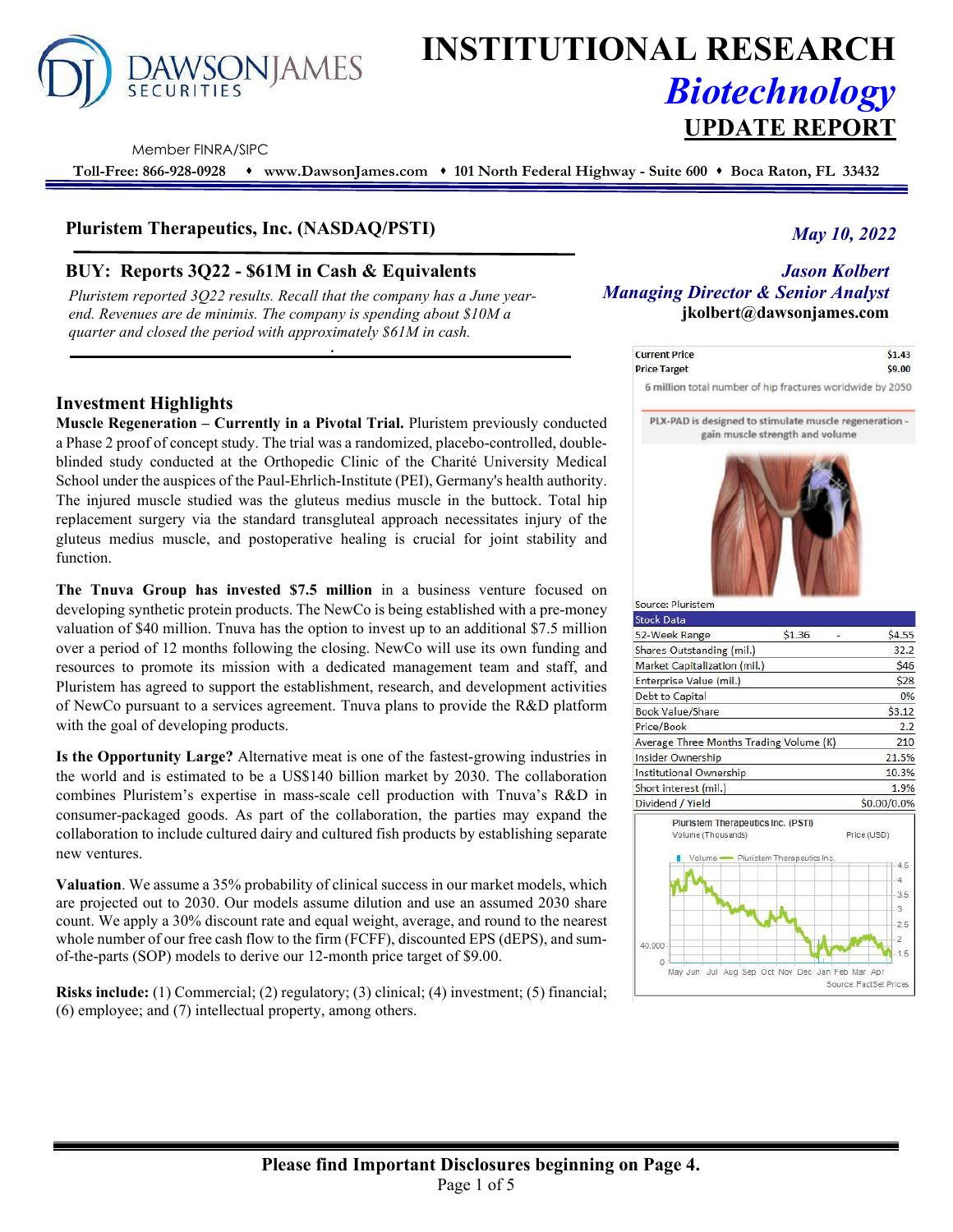

#### **Exhibit 1. Hip Fracture Models**

| PLX-PAD in Muscle Regeneration (U.S.)   | 2020E       | 2021E                           | 2022E                            | 2023E                    | 2024E              | 2025E               | 2026E           | 2027E             | 2028E          | 2029E           | 2030E           |
|-----------------------------------------|-------------|---------------------------------|----------------------------------|--------------------------|--------------------|---------------------|-----------------|-------------------|----------------|-----------------|-----------------|
| Population Over 45                      | 124.666.421 | 125.913.085                     | 127.172.216                      | 128.443.938              | 129,728,378        | 131.025.661         | 132.335.918     | 133.659.277       | 134.995.870    | 136,345,829     | 137,709,287     |
| Increase in population                  | 1%          | $1\%$                           | 1%                               | 1%                       | 1%                 | 1%                  | 1%              | 1%                | 1%             | 1%              | 1%              |
| Hip Replacements per Year (257/100,000) | 320,393     | 323,597                         | 326,833                          | 330,101                  | 333.402            | 336,736             | 340,103         | 343,504           | 346,939        | 350,409         | 353,913         |
| <b>Market Penetration</b>               |             |                                 |                                  |                          | 2.00%              | 4.00%               | 8.00%           | 10.00%            | 15.00%         | 20.00%          | 25.00%          |
| Total patients treated                  |             | $\sim$                          |                                  | $\overline{\phantom{a}}$ | 6,668              | 13,469              | 27,208          | 34,350            | 52,041         | 70,082          | 88,478          |
| Average price per treatment             |             | \$<br>30,000                    | 30,000<br>- \$                   | 30,000<br><b>S</b>       | 30.600<br><b>S</b> | $31.212$ \$<br>- \$ | 31,836 \$       | 32.473 \$         | 33,122 \$      | 33,785 \$       | 34,461          |
| Increase in Cost                        |             | 2%                              | 2%                               | 2%                       | 2%                 | 2%                  | 2%              | 2%                | 2%             | 2%              | 2%              |
| Parnter revenue ('000)                  |             |                                 |                                  |                          | 204.042 \$         | 420.408             | 866,209<br>- \$ | 115.460<br>-SS    | .723.721<br>-S | 2.367.703<br>-S | \$ 3.049.010    |
| Royalty or profit share (50%)           |             | ж<br>- 1                        |                                  | $\overline{\phantom{0}}$ | 102.021            | 210.204<br>\$.      | 433.104<br>\$   | 557.730<br>- \$   | 861.861<br>-S  | .183.852<br>s.  | .524.505<br>\$1 |
| Risk adjustment                         |             | 65%                             | 65%                              | 65%                      | 65%                | 65%                 | 65%             | 65%               | 65%            | 65%             | 65%             |
| Total Revenue ('000)                    |             | -55<br>$\overline{\phantom{a}}$ | $\overline{\phantom{a}}$<br>- 35 | $\overline{\phantom{a}}$ | 35.707             | 73.571<br>- 55      | 151.587<br>- 5  | 195.206 \$<br>- S | 301.651        | 414.348         | 533,577         |
|                                         |             |                                 |                                  |                          |                    |                     |                 |                   |                |                 |                 |

*Source: Dawson James Estimates*

| PLX-PAD in Muscle Regeneration (EU)       | 2020E       | 2021E                    |             | 2022E                    | 2023E                    | 2024E        |      | 2025E        | 2026E           | 2027E           | 2028E           | 2029E            | 2030E           |
|-------------------------------------------|-------------|--------------------------|-------------|--------------------------|--------------------------|--------------|------|--------------|-----------------|-----------------|-----------------|------------------|-----------------|
| Population Over 45                        | 278.181.270 | 280.963.083              | 283.772.714 |                          | 286,610,441              | 289.476.545  |      | 292.371.311  | 295,295,024     | 298.247.974     | 301,230,454     | 304.242.758      | 307.285.186     |
| Increase in population                    | 1%          | 1%                       |             | 1%                       | $1\%$                    | 1%           |      | 1%           | $1\%$           | 1%              | 1%              | 1%               | 1%              |
| Hip Replacements per Year (191.6/100,000) | 532.995     | 538,325                  |             | 543.709                  | 549,146                  | 554.637      |      | 560.183      | 565.785         | 571.443         | 577.158         | 582,929          | 588,758         |
| <b>Market Penetration</b>                 |             |                          |             |                          |                          | 2.00%        |      | 4.00%        | 8.00%           | 10.00%          | 15.00%          | 20.00%           | 25.00%          |
| Total patients treated                    |             |                          |             | $\overline{\phantom{0}}$ |                          | 11,093       |      | 22.407       | 45,263          | 57,144          | 86,574          | 116.586          | 147,190         |
| Average price per treatment               |             | 20,000                   | - \$        | 20,000                   | \$.<br>20,000            | 20.400<br>-S | - \$ | 20.808 \$    | $21.224$ \$     | 21.649 \$       | 22,082          | 22,523<br>- \$   | 22.974<br>- \$  |
| Increase in Cost                          |             | 2%                       |             | 2%                       | 2%                       | 2%           |      | 2%           | 2%              | 2%              | 2%              | 2%               | 2%              |
| Parnter revenue ('000)                    |             | $\blacksquare$           |             | $\sim$                   | $\sim$                   | 226.292      | - \$ | 466.252      | 960.665<br>- \$ | .237.097<br>\$  | \$1.91<br>1.686 | \$2.625.891      | \$3.381.492     |
| Royalty or profit share (50%)             |             | $\overline{\phantom{a}}$ |             | -                        |                          | 113.146      | -\$  | .126<br>233. | 480.333<br>- 96 | 618.548<br>- 35 | 955.843         | .312.946<br>− \$ | \$1.690.746     |
| Risk adjustment                           |             | 65%                      |             | 65%                      | 65%                      | 65%          |      | 65%          | 65%             | 65%             | 65%             | 65%              | 65%             |
| Total Revenue ('000)                      |             | $\blacksquare$           |             | $\overline{\phantom{a}}$ | $\overline{\phantom{0}}$ | 39,601       | - \$ | 81.594 \$    | 168.116 \$      | 216.492 \$      | 334.545         | 459.531<br>-S    | 591.761<br>- 56 |
|                                           |             |                          |             |                          |                          |              |      |              |                 |                 |                 |                  |                 |

*Source: Dawson James Estimates*

#### **Risk Analysis**

**Investment Risk:** The company faces multiple investment risks. These range from product management, market share adoption, regulatory, and commercialization to the competitive environment associated risks.

**Clinical and regulatory risk:** Pluristem is currently in the process of completing its FDA clinical trials. There is no assurance that its product will be approved by the FDA, and that even if approved, if it will be reimbursed by insurance or successfully commercialized.

**Commercial risk:** The focus of the company is on successfully developing its products and eventually bringing them to the mass market. We can make no assurances that the company will be able to achieve a critical level of market share to become profitable in this indication and/or in additional planned indications.

**Employee risk:** Pluristem's core management team is experienced, including its president and CEO, CBO, and CFO. Pluristem plans to bring its proposed products to market as efficiently as possible, and the company's success will depend heavily upon the experience, abilities, and continued services of its senior officers, sales staff, and key scientific personnel.

**Financial risk:** The company may need to raise additional capital in the marketplace to continue to fund operations through more trials and, eventually, an NDA and possible commercial launch. There can be no assurances that the company will be able to successfully raise capital and do so on favorable terms.

**Intellectual property risk:** The company may have to defend its patents and technical know-how, and there can be no assurances that the patents will not be infringed or will be held as valid if challenged, and the company may infringe on third parties' patents.

**Reimbursement and insurance payment risk:** Insurance payment for products may be an additional hurdle for adoption.

 $\mathbb{L}$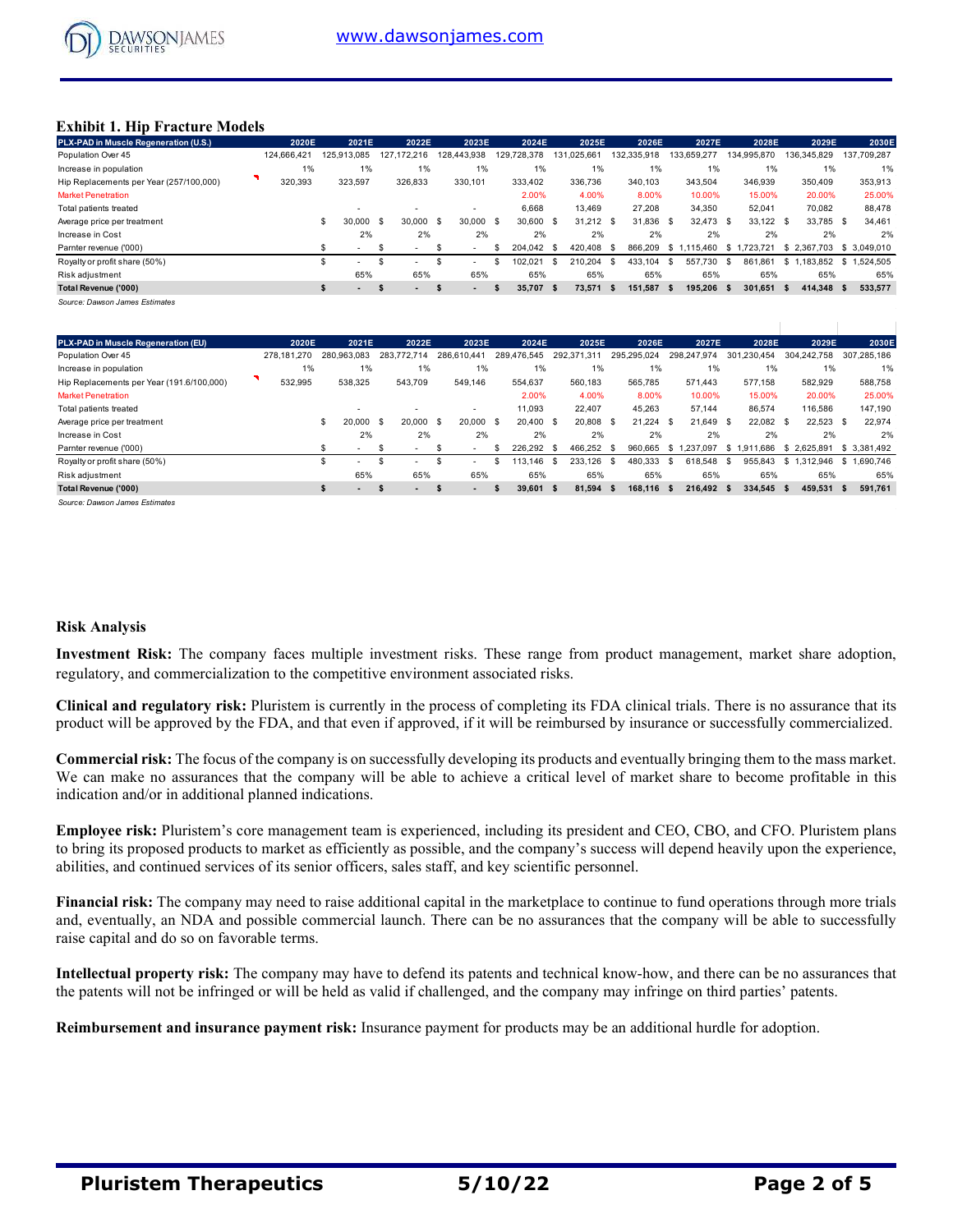

#### **Exhibit 2. Income Statement (2021E-2030E)**

| Pluristem Income Statement (\$ '000)                | <b>June 2021</b>         | Sept 2021 | Dec 2021  | March 2022 | <b>June 2022</b> | <b>June 2022</b> | <b>June 2023</b>         | <b>June 2024</b> | <b>June 2025</b> | <b>June 2026</b>         | <b>June 2027</b> | <b>June 2028</b> | <b>June 2029</b> | <b>June 2030</b> |
|-----------------------------------------------------|--------------------------|-----------|-----------|------------|------------------|------------------|--------------------------|------------------|------------------|--------------------------|------------------|------------------|------------------|------------------|
| PSTI: YEAR June 30                                  | 2021                     | 1Q22A     | 2Q22A     | 3Q22A      | 4Q22E            | 2022             | 2023                     | 2024             | 2025             | 2026                     | 2027             | 2028             | 2029             | 2030             |
| PLX-PAD CLI- U.S.                                   |                          |           |           |            |                  |                  |                          |                  |                  |                          |                  |                  |                  |                  |
| PLX-PAD CLI- EU                                     |                          |           |           |            |                  |                  |                          |                  |                  |                          |                  |                  |                  |                  |
| PLX-PAD CLI- Japan                                  |                          |           |           |            |                  |                  |                          |                  |                  | $\overline{\phantom{a}}$ | ٠                |                  |                  |                  |
| PLX-PAD Muscle Repair U.S.                          | $\overline{\phantom{a}}$ |           |           |            |                  |                  |                          | 51,010           | 105.102          | 216,552                  | 278,865          | 430,930          | 591,926          | 762,252          |
| PLX-PAD Muscle Repair EU                            |                          |           |           |            |                  |                  |                          | 56,573           | 116,563          | 240,166                  | 309,274          | 477,921          | 656,473          | 845,373          |
| PLX-R18 BARDA Contracts for ARS                     | $\overline{\phantom{a}}$ |           |           |            |                  |                  |                          |                  |                  |                          |                  |                  |                  |                  |
| PLX-R18 Incomplete Bone Marrow Recovery             |                          |           |           |            |                  |                  |                          | 5,800            | 9,051            | 12,556                   | 16,329           | 20,386           | 21,209           | 22,066           |
|                                                     |                          |           |           |            |                  |                  |                          |                  |                  |                          |                  |                  |                  |                  |
| <b>Revenues</b>                                     | . .                      |           |           | 234        |                  |                  | ÷                        | 113,383          | 230,716          | 469,274                  | 604,468          | 929,238          | 1,269,608        | 1,629,692        |
| Total Revenues (Product Sales, Grants & Milestones) |                          |           |           | 234        |                  |                  |                          | 113,383          | 230.716          | 469.274                  | 604.468          | 929.238          | 1.269.608        | 1,629,692        |
| % Chg                                               |                          |           |           |            |                  |                  |                          |                  |                  |                          |                  |                  |                  |                  |
| <b>Expenses</b>                                     |                          |           |           |            |                  |                  |                          |                  |                  |                          |                  |                  |                  |                  |
| COGS                                                |                          |           |           | 59         |                  |                  | $\overline{\phantom{a}}$ | 24,944           | 46,143           | 93,855                   | 120,894          | 185,848          | 253,922          | 325,938          |
| % COGS                                              | 28%                      | 25%       | 25%       | 25%        | 25%              | 25%              | 25%                      | 22%              | 20%              | 20%                      | 20%              | 20%              | 20%              | 20%              |
| R&D                                                 | 22,773                   | 6.353     | 6,507     | 6,156      | 6,272            | 23,228           | 23,693                   | 24,166           | 24.650           | 25,143                   | 25,646           | 26,158           | 26,682           | 27,215           |
| R&D Adjustment (participation Chief Scientist)      |                          |           |           |            |                  |                  |                          |                  |                  |                          |                  |                  |                  |                  |
| SG&A (net)                                          | 7,574                    | 5,088     | 4,288     | 4,553      | (5,598)          | 8,331            | 8,498                    | 8,668            | 8,841            | 9,018                    | 9,198            | 9,382            | 9,570            | 9,761            |
| Total costs & expenses                              | 30,346                   | 11.441    | 10,795    | 10.475     | 674              | 31,559           | 32,190                   | 57,778           | 79,634           | 128,015                  | 155,737          | 221,388          | 290,173          | 362,915          |
| Operating Income (Loss) EBIT                        | (30, 346)                | (11, 441) | (10, 795) | (10, 241)  | (674)            | (31, 559)        | (32, 190)                | 55,605           | 151,082          | 341,259                  | 448,731          | 707,849          | 979,435          | 1,266,777        |
| <b>Oper Margin</b>                                  |                          |           |           |            |                  |                  |                          |                  |                  |                          |                  |                  |                  |                  |
| Other Income expenses - Financial Expenses (net)    | 272                      | 9         | (145)     | 557        | (149)            | 272              | 272                      | 272              | 272              | 272                      | 272              | 272              | 272              | 272              |
| Pre-tax income                                      | (30, 618)                | (11, 432) | (10.940)  | (9,918)    | (524)            | (32, 814)        | (32, 462)                | 55,333           | 150,811          | 340.987                  | 448,459          | 707,578          | 979,164          | 1,266,505        |
| Taxes                                               |                          |           |           | (53)       | (26)             | (79)             | (3, 246)                 | 8,300            | 27,146           | 61,378                   | 89,692           | 141,516          | 234,999          | 354,622          |
| <b>Tax Rate</b>                                     | 0%                       | 5%        | 5%        | 5%         | 5%               | 0%               | 10%                      | 15%              | 18%              | 18%                      | 20%              | 20%              | 24%              | 28%              |
| Net Income (loss)                                   | (30, 618)                | (11, 432) | (10.940)  | (9,865)    | (498)            | (32, 735)        | (29.216)                 | 47.033           | 123.665          | 279,610                  | 358,767          | 566.062          | 744.164          | 911.884          |
| <b>Net Margin</b>                                   |                          |           |           |            |                  |                  |                          |                  |                  |                          |                  |                  |                  |                  |
| <b>Basic EPS</b>                                    | (0.86)                   | (0.36)    | (0.34)    | (0.31)     | (0.02)           | (1.02)           | (0.90)                   | 1.45             | 3.79             | 8.53                     | 10.91            | 17.14            | 22.44            | 27.39            |
| Basic Wght Average Shares Outstanding (thousands)   | 36,786                   | 32,000    | 32,136    | 32,261     | 32,293           | 32,173           | 32,374                   | 32,504           | 32,634           | 32,765                   | 32,896           | 33,028           | 33,160           | 33,293           |
| Fully Diluted Wgtd Avg Shrs outstanding (Thousands) | 41,804                   | 45,664    | 45,710    | 45,755     | 45,801           | 45,733           | 45,916                   | 46,100           | 46,284           | 46,470                   | 46,656           | 46,843           | 47,030           | 47,219           |

*Source: Dawson James estimates*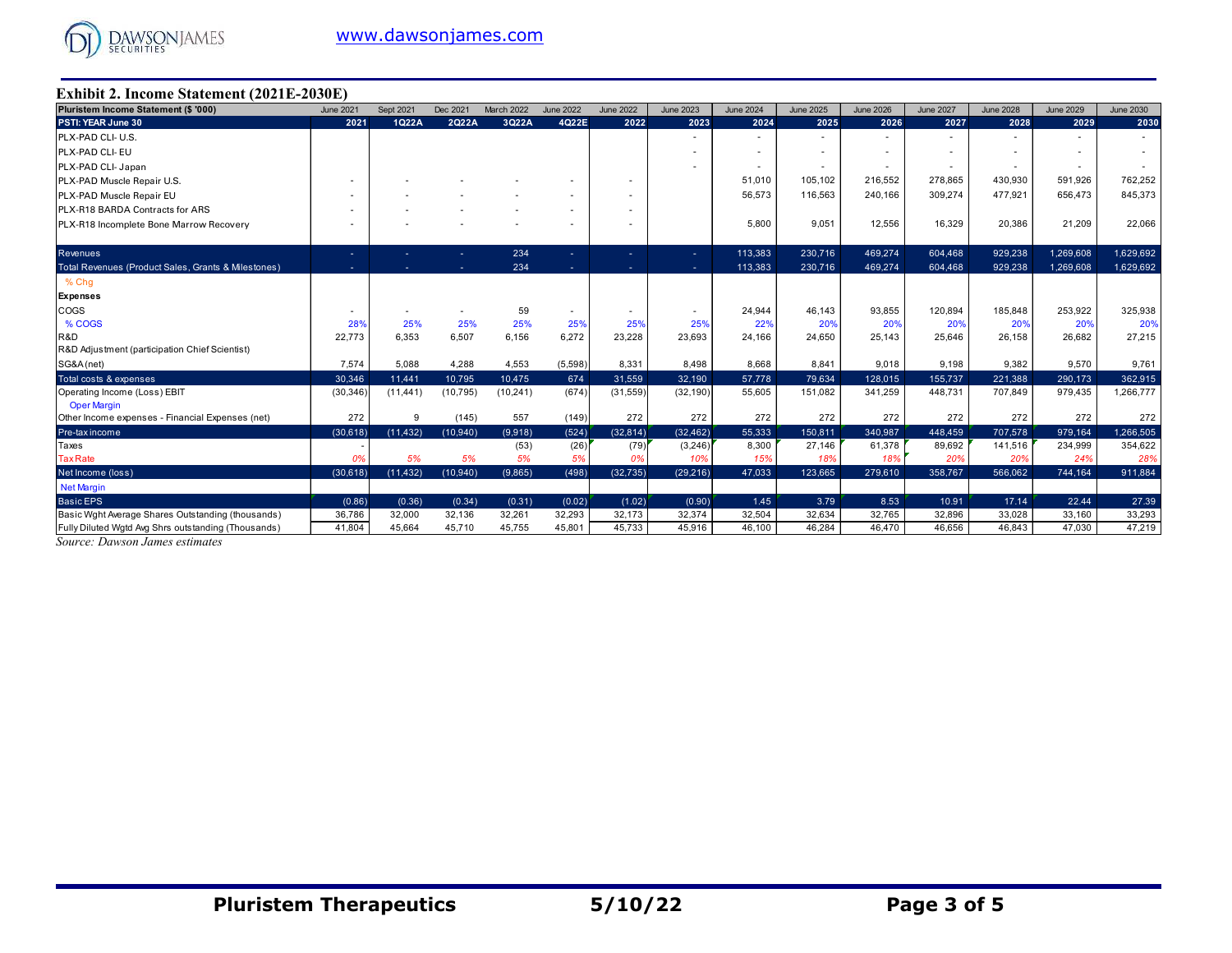

## Peer Companies to Pluristem

Tnuva Group (private)

#### **Important Disclosures:**

#### **Price Chart:**



Price target and rating changes over the past three years:

| Initiated – Buy – December 16, 2019 – Price Target $$12.00$ |
|-------------------------------------------------------------|
| Update – Buy – February 10, 2020 – Price Target $$12.00$    |
| Update – Buy – March 4, 2020 – Price Target $$12.00$        |
| Update – Buy – March 12, 2020 – Price Target $$12.00$       |
| Update – Buy – March 18, 2020 – Price Target $$12.00$       |
| Update – Buy – March 30, 2020 – Price Target $$12.00$       |
| Update – Buy – April 7, 2020 – Price Target $$12.00$        |
| Update – Buy – April 14, 2020 – Price Target $$12.00$       |
| Update – Buy – April 24, 2020 – Price Target $$12.00$       |
| Update – Buy – May 8, 2020 – Price Target $$12.00$          |
| Update – Buy – May 14, $2020$ – Price Target \$12.00        |
| Update – Buy – June 10, $2020$ – Price Target \$12.00       |
| Update – Buy – August 10, 2020 – Price Target $$12.00$      |
| Update – Buy – August 27, 2020 – Price Target $$12.00$      |
| Update – Buy – September 15, 2020 – Price Target $$12.00$   |
| Update – Buy – October 7, 2020 – Price Target $$12.00$      |
| Update – Buy – December 9, 2020 – Price Target $$9.00$      |
| Update – Buy – May 4, 2021 – Price Target $$9.00$           |
| Update – Buy – July 8, 2021 – Price Target $$9.00$          |
| Update – Buy – December 1, 2021 – Price Target \$9.00       |
| Update – Buy – January 10, 2022 – Price Target $$9.00$      |
| Update – Buy – February 24, 2022 – Price Target $$9.00$     |
| Update – Buy – May 10, 2022 – Price Target $$9.00$          |

Dawson James Securities, Inc. (the "Firm") is a member of the Financial Industry Regulatory Authority ("FINRA") and the Securities Investor Protection Corporation ("SIPC").

The Firm does not make a market in the securities of the subject company(s). The Firm has NOT engaged in investment banking relationships with PLURISTEM THERAPEUTICS in the prior twelve months, as a manager or co-manager of a public offering and has NOT received compensation resulting from those relationships. The Firm may seek compensation for investment banking services in the future from the subject company(s). The Firm has not received other compensation from the subject company(s) in the last 12 months for services unrelated to managing or co-managing of a public offering.